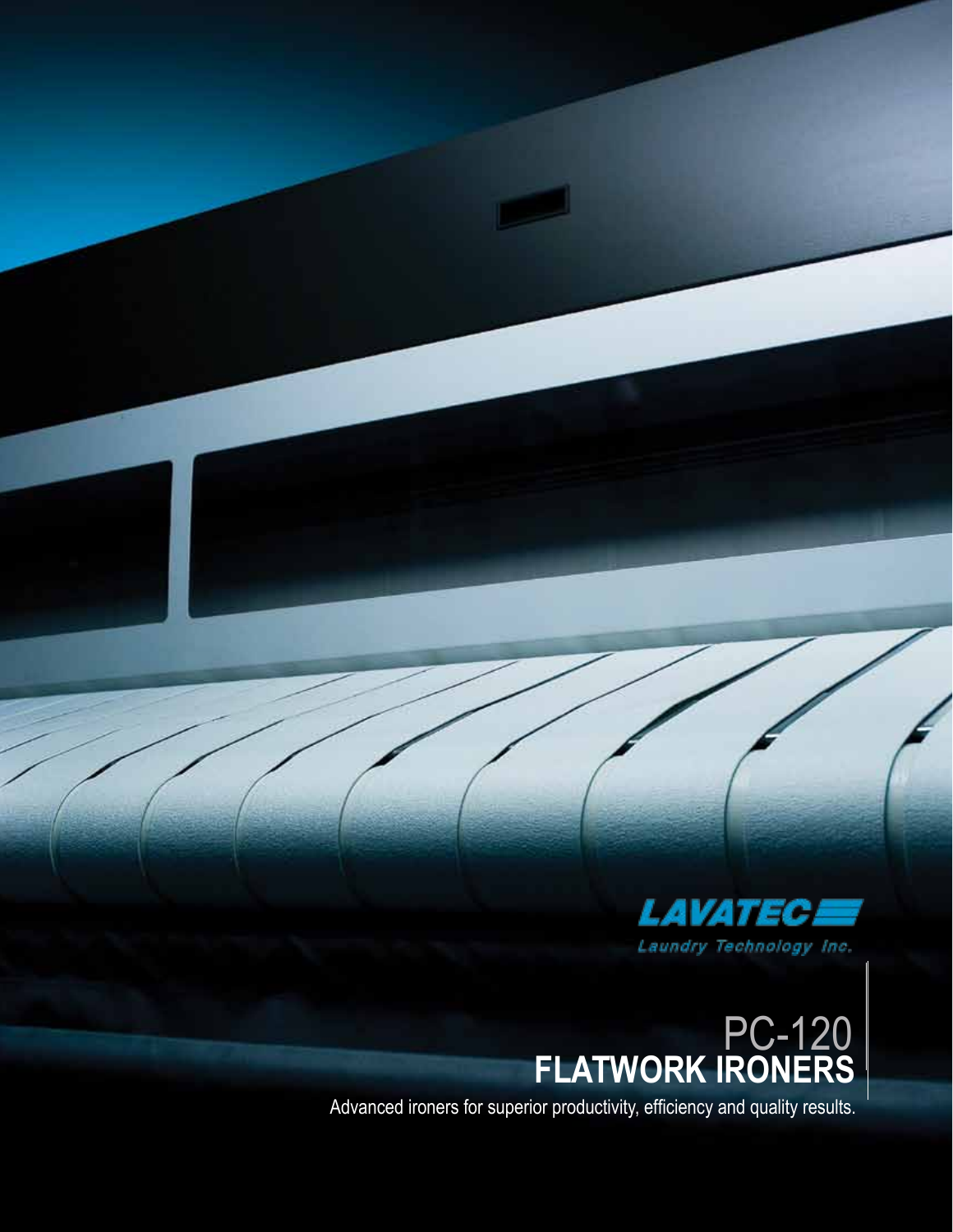## FLATWORK IRONERS ADVANCED IRONING TECHNOLOGY

PC-120



More than 35 years experience manufacturing flatwork ironers has allowed us to evolve our range creating the most advanced flatwork ironer on the market, offering significant advances in control, efficiency, performance, durability and low maintenance costs.



#### **UNRIVALLED IRONING QUALITY**

The painstaking finish to all the elements that make up the PC-120, along with the cutting-edge electronics, provides absolute control over all the ironing parameters. The result is a perfect balance ENSURING CONSISTENTLY SUPERIOR IRONING QUALITY.

### **5 YEAR GUARANTEE**

#### GIRBAU's priority is quality.

Our commitment to quality is total, our quality control department checks every component at every stage of manufacture and assembly. The result is a product that is unique in the market offering long life and total reliability.

This commitment to quality enables us to offer a guarantee of up to **5 years**.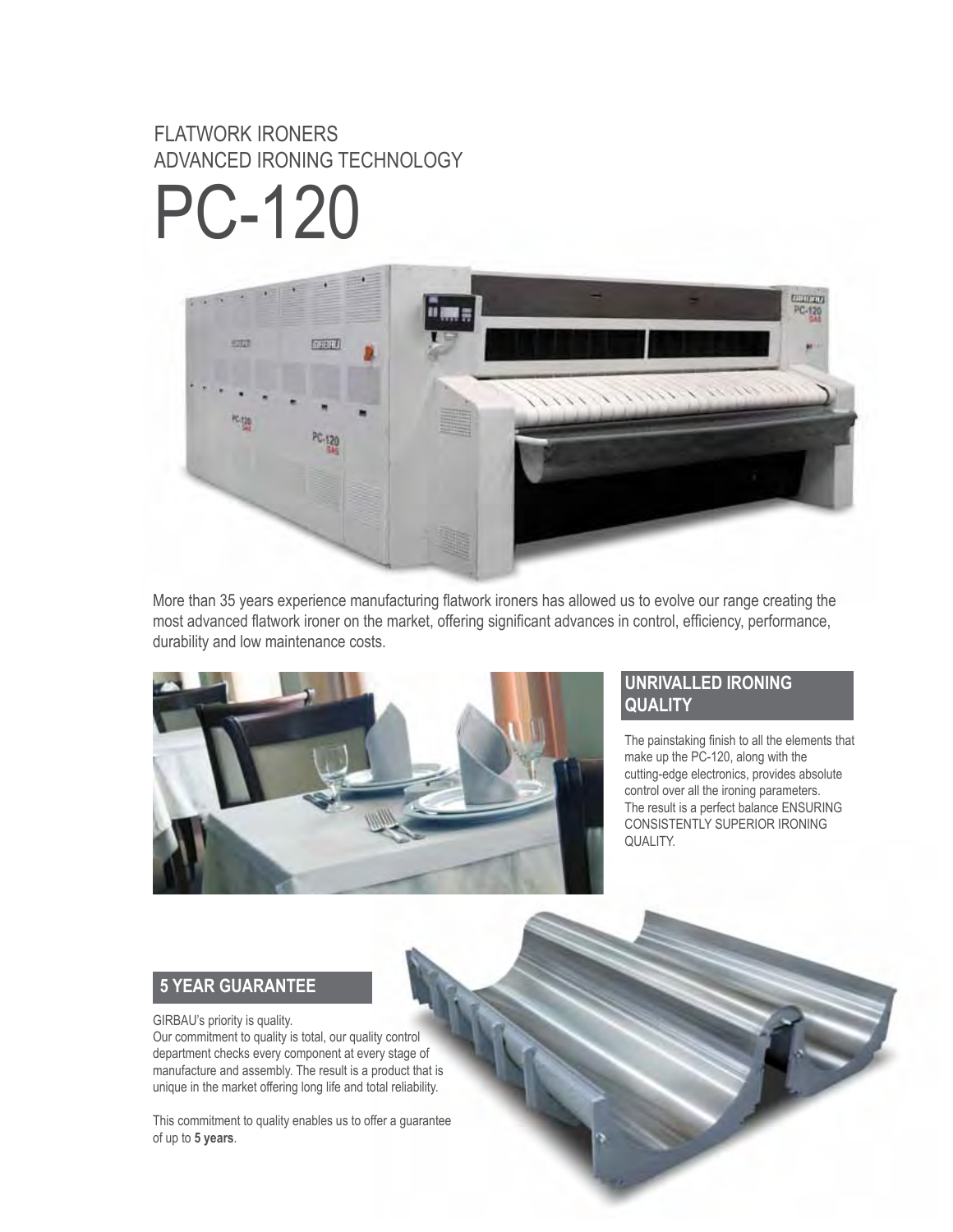#### **EFFICIENCY**

Wide diameter fluid ducting and materials with high heat conductivity ensure a perfect transmission of heat to the linen.

#### **VERSATILITY**

Girbau has steam, thermal oil and gas versions available, in order to adapt to the needs of all clients.

#### **CONFIGURABILITY**

Versions with 1, 2 or 3 rollers, and widths of 3, 3.3 and 3.5 metres allow the PC-120 to adapt to every ironing requirement.

#### **SAFETY**

All Girbau machines comply with the highest safety requirements:

2006/42/CE Directive on Machine Safety 2006/95/CE Directive on Low Voltage 2004/108/CE Directive on Electromagnetic Compatibility 97/23/CE Directive on Equipment and Pressure 90/396/CEE Directive on Gas Appliances

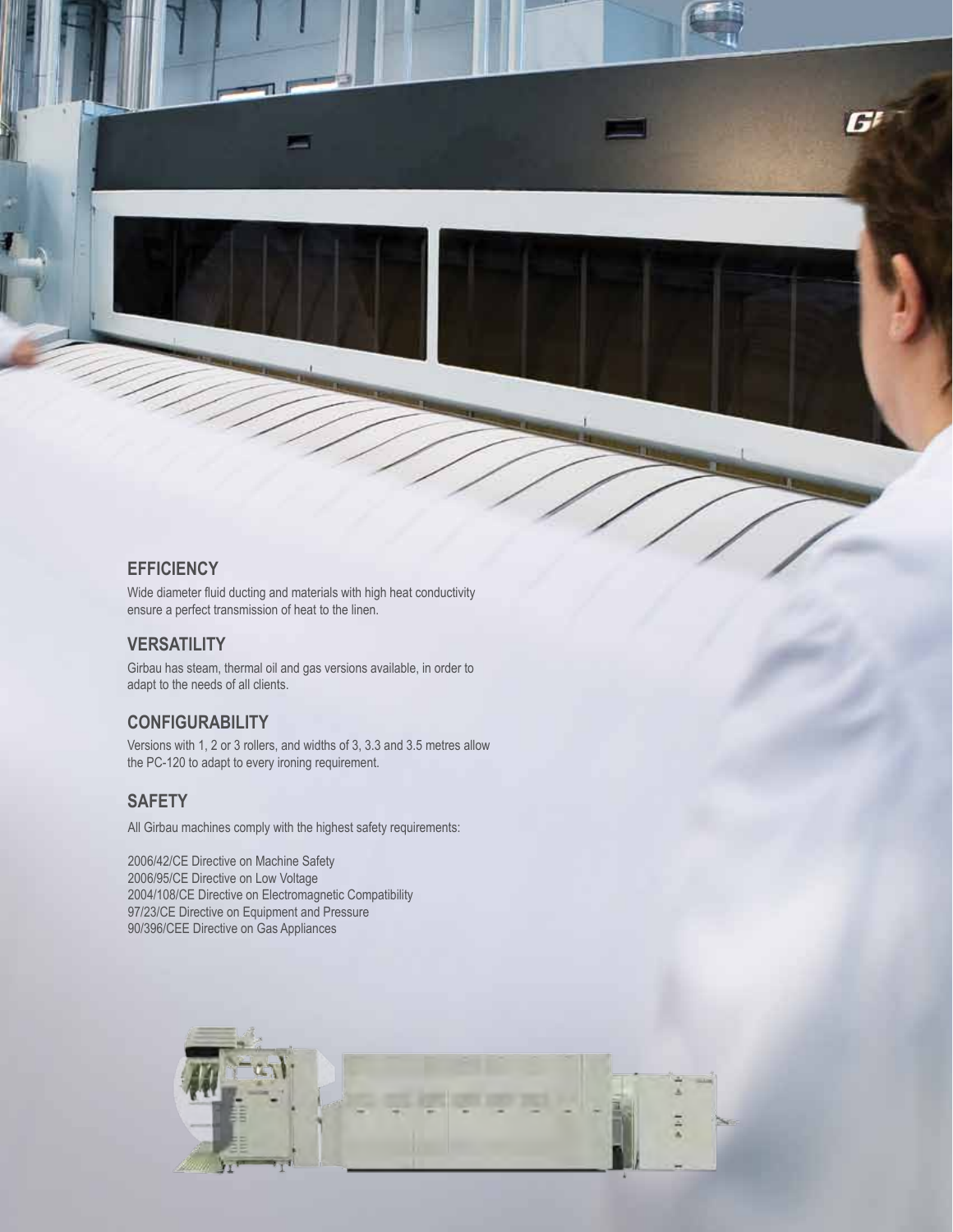## **T E C H N O L O G Y**

#### **CONTROL**

The INTELIgent evolution



One of the major advances that the new PC-120 incorporates is INTELI control. This control system, already tried and tested with excellent results in our range of washing machines, allows all the ironing parameters to be controlled conveniently and precisely:

- Ironing speed.
- Temperature of each bed.
- Consumption of the motor for each roller.
- Ironing pressure.
- Speed differences between rollers.
- Oil temperature (model with built-in boiler).
- Temperature of the boiler exhaust (model with built-in boiler).

In addition, INTELI allows you to save up 49 different ironing programs in order to adapt the machine instantly to the various products and qualities required in the laundry









*Ironing pressure adjustment screen*

|               | в     | TABLE LINEN |  |
|---------------|-------|-------------|--|
| 175 °C        |       |             |  |
| 160°C<br>AUTO |       | SHEET       |  |
| 189°C 2       | k vir |             |  |
|               |       |             |  |
|               |       |             |  |

*Program selection screen*

#### **TRANSMISSION: MAINTENANCE-FREE**



The movement of the rollers on the new PC-120 is performed using high-performance planetary reduction motors that are lowmaintenance and resistant to high temperatures.

The reduction motors transmit the power to each roller independently and are electronically controlled using the very latest encoders and inverters.

Connected through a network of communications, they are synchronised, performing a perfect mechanical transmission. In this way belts, pulleys, chains and greasing are eliminated, and the maintenance and the risk of breakdowns is reduced.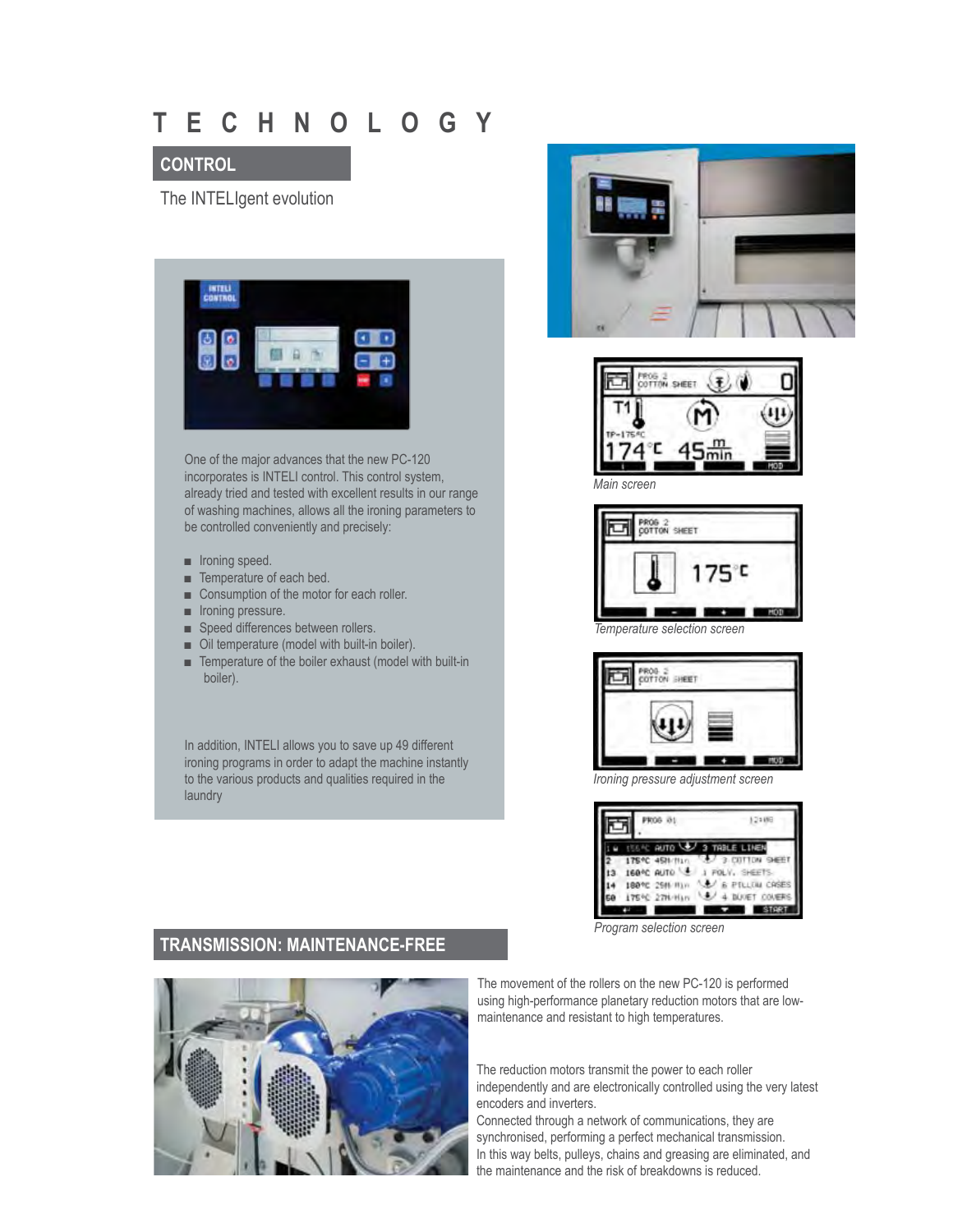## **T E C H N O L O G Y**





*The floating design ensures the perfect bed-roller alignment because it allows the movement of the beds.*

#### **UNIFORM IRONING PRESSURE**

Our flatwork ironers guarantee the ironing pressure across the whole bed run thanks to the flexibility of the padding, and the padding compression capacity of the SPRINGPRESS springs. This continues throughout the life of the padding, as can be seen in the following images:

#### **THE BED: DURABILITY AND PERFORMANCE**

The PC-120 beds have been designed three-dimensionally, applying parametric simulation technology to obtain a bed with an extensive fluid passage and optimum capacity for transmitting heat to the linen, enabling ironing at high speeds with the highest quality.

The S-COIL design of Girbau beds ensures uniform heating of the entire ironing surface and the elimination of cold areas.

Our beds are machined after welding, and then tested to a pressure of 20 bars and are given a final "mirror finish" polishing to obtain an excellent ironing result.

In addition, they comply with the directive on equipment under pressure and the strictest safety standards.







*New padding. Compressed springs.* 

*Worn padding. Expanded springs.*

#### **ADJUSTABLE PNEUMATIC PRESSURE**

All the PC-120 models incorporate a pneumatic supply valve controlled by a microprocessor, which allows the pressure to be varied according to ironing requirements.

Ironing pressure can be configured for each ironing program

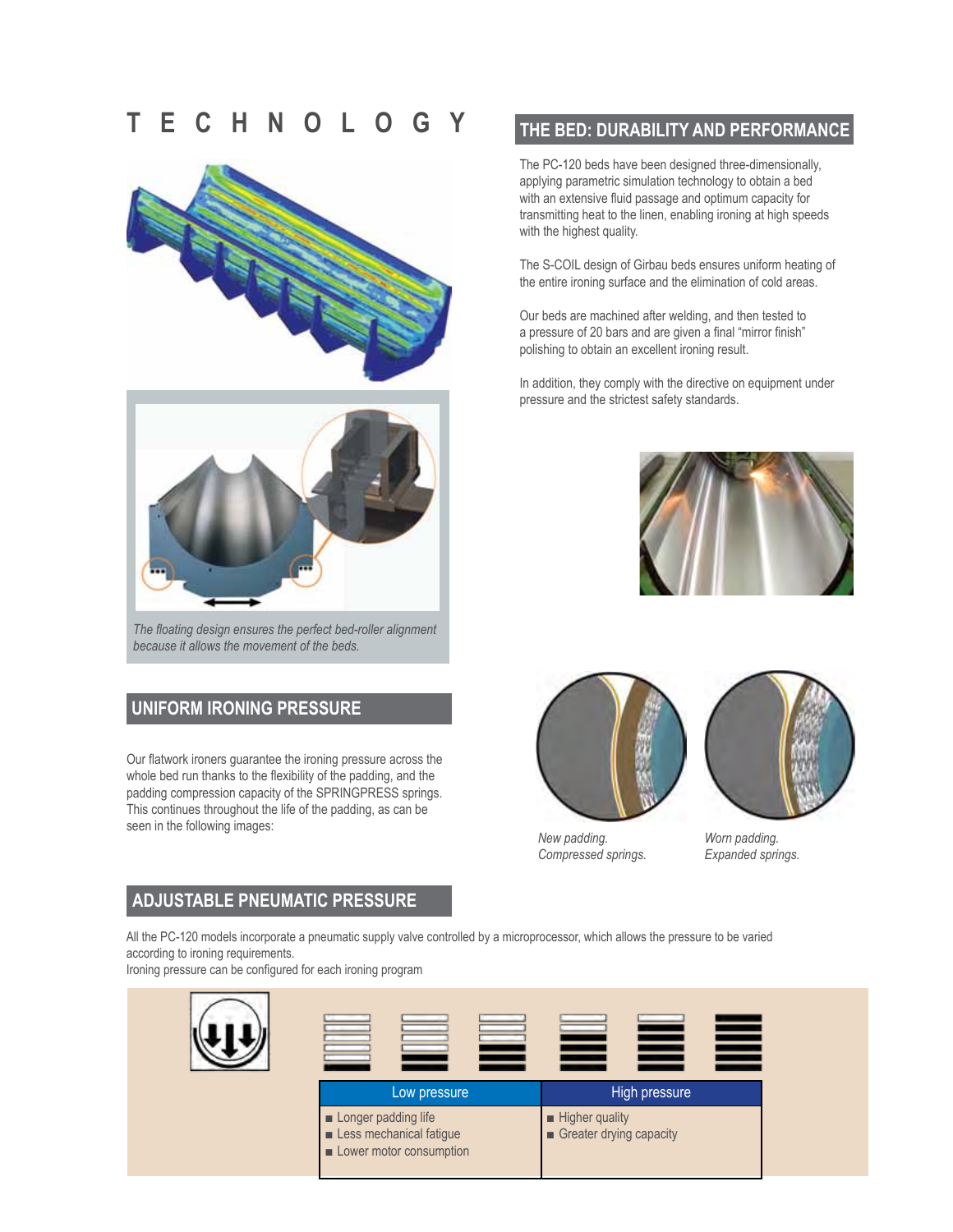# **PC-120 GAS**

#### Flatwork ironer with built-in heating

GIRBAU flatwork ironers with built-in heating represent the greatest achievable level of ironing efficiency and performance. In the PC-120 GAS, the flatwork ironer incorporates an integral boiler designed exclusively by GIRBAU, optimising fuel consumption adjusting it instantly to the ironing needs in real time, depending upon productivity, speed of ironing, humidity of the linen or the type of linen being ironed.

In addition, by not requiring steam or thermal oil installations, the cost of installation and maintenance are minimised with this ironer.



#### **UP TO 25% LOWER CONSUMPTION**



With its exclusive built-in high-performance gas boiler, the PC-120 allows savings of up to 15% of energy consumption compared to flatwork ironers supplied by a conventional external boiler system (steam or thermal oil).

This savings may rise to 25% when compared with other manufacturers' flatwork ironers with low-performance built-in boilers.

For example, a PC-120 GAS with a usable width of 3.3 metres and two rollers can save 40kWh compared to a steam flatwork ironer, and up to 90kWh compared to other brands of flatwork ironers with built-in boilers.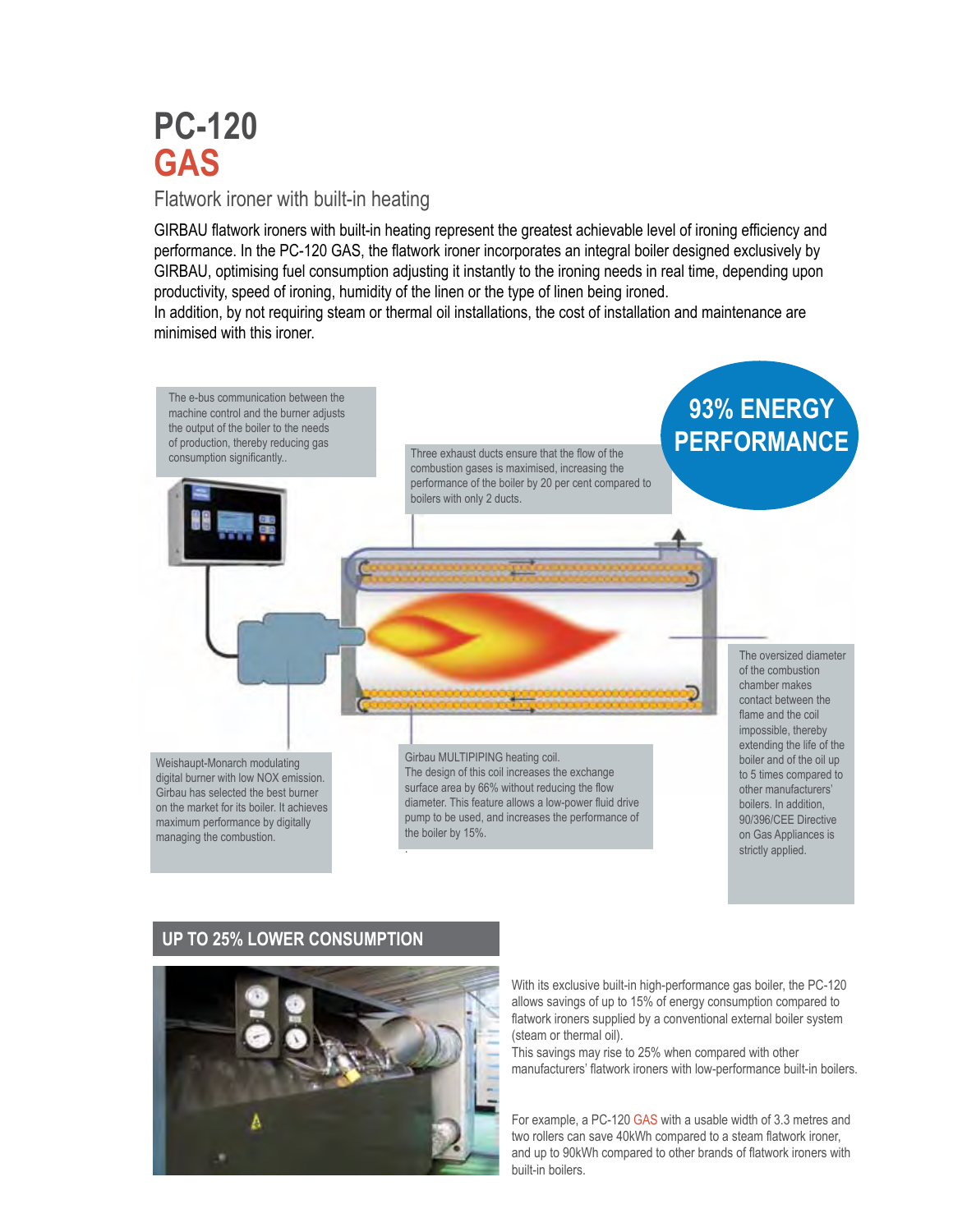### **FLATWORK LINE CONFIGURATIONS**

The flatwork line consists of a laundry feeder, a flatwork ironer, and lastly, a folder with stacker. There are different configuration possibilities. GIRBAU offers high performance ironing solutions.